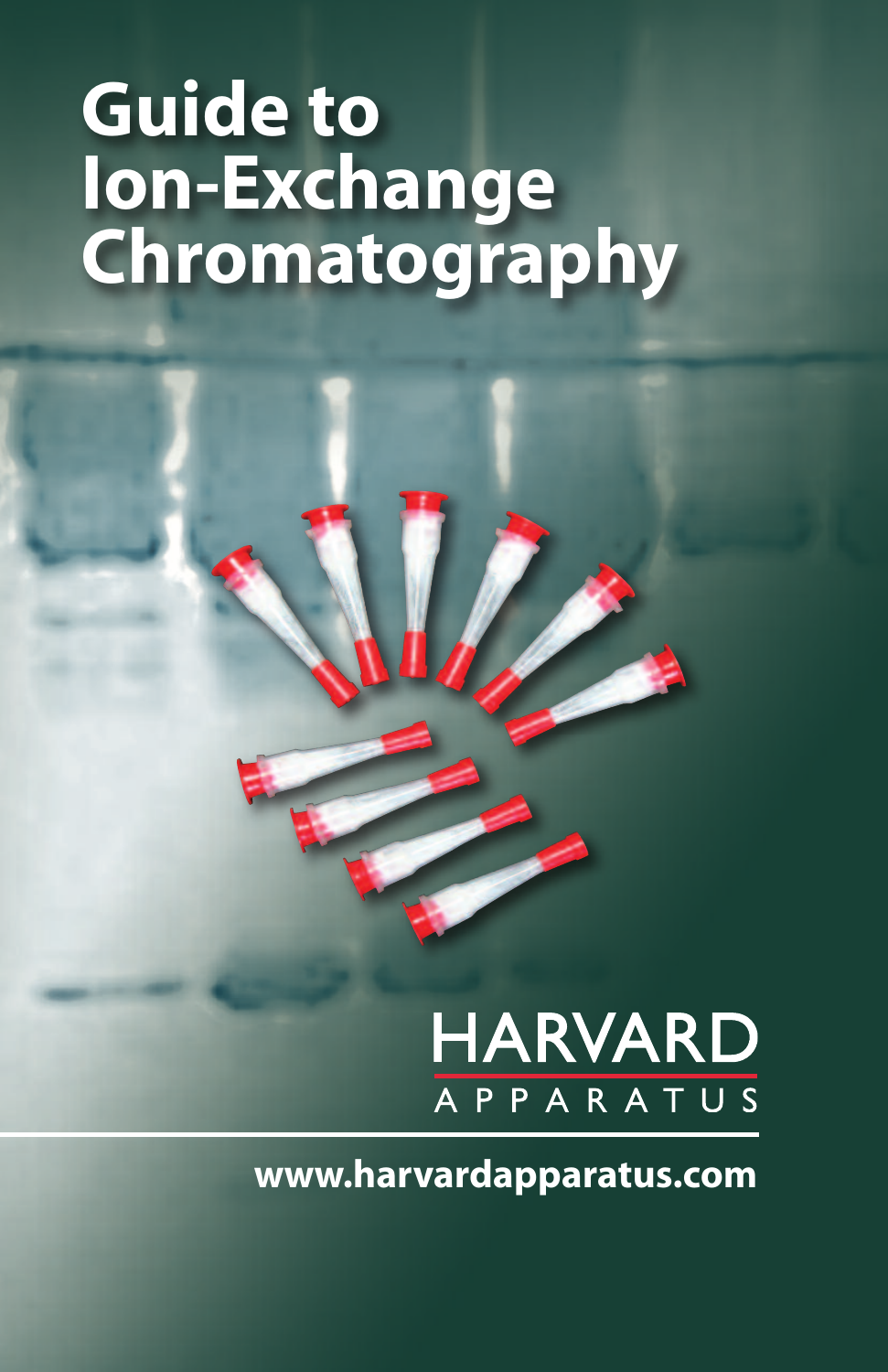| Experimental Conditions & Method Optimization10-11 |  |
|----------------------------------------------------|--|
|                                                    |  |
|                                                    |  |
|                                                    |  |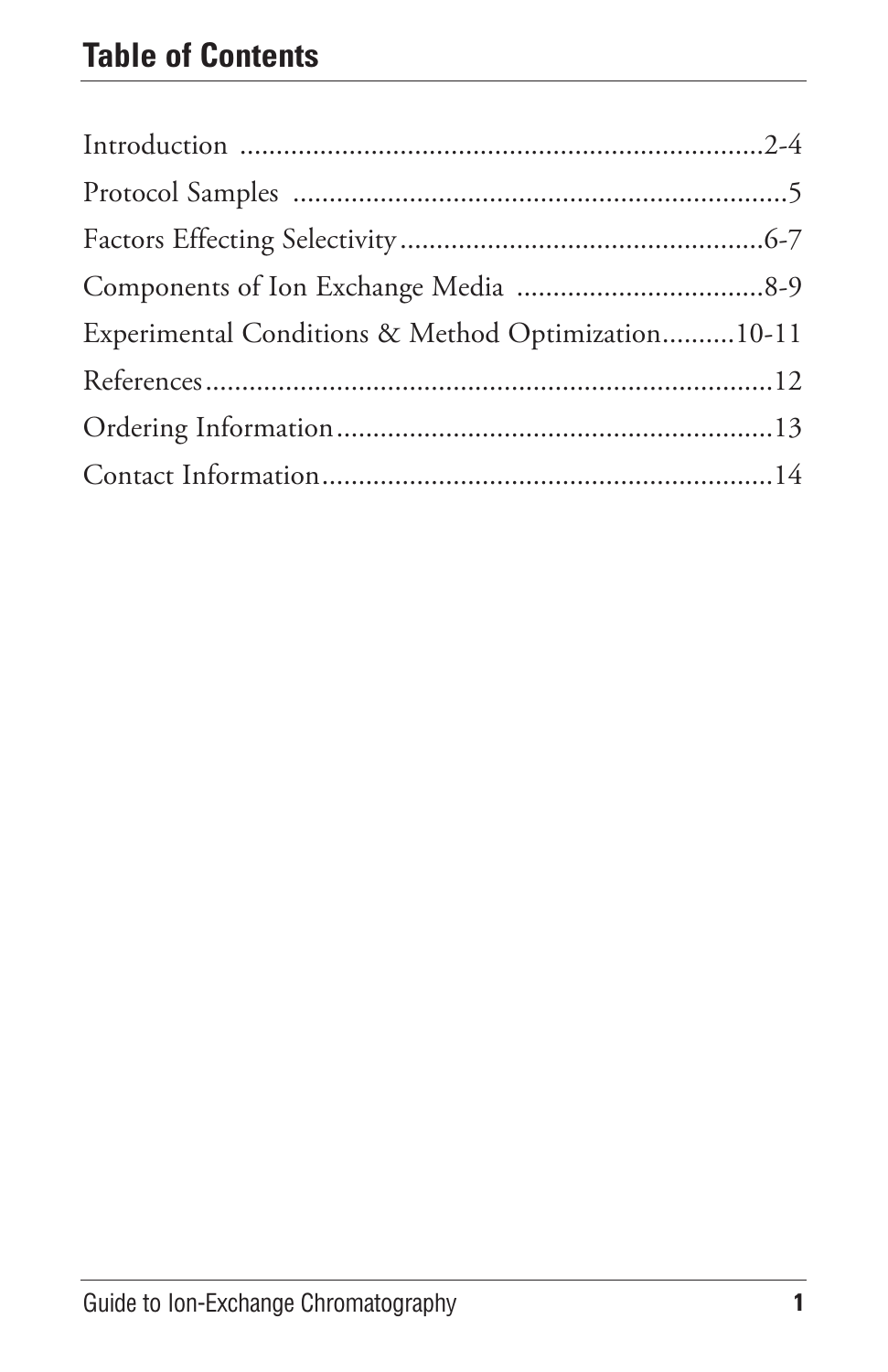Ion exchange chromatography is the reversible adsorption of charged molecules to immobilized ion groups on a matrix of an opposite charge. Separation can be selectively achieved by adsorption and release of samples from the matrix. Ion exchange starts with the equilibration of the exchanger using pH, and ionic strength. During equilibration the exchangable groups are associated with counter ions. Once equilibrium is reached and the sample added the molecules undergo addition and adsorption with an appropriate charge displace the counter ions and bind reversibly to the matrix. The unbound materials will pass through the column with the void volume. In the third stage, substances are removed from the column by increasing the ionic strength of the eluting buffer.

## **Media**

Ion-exchange media is an insoluble matrix with charge groups covalently attached. Negatively charged exchangers bind positively charged ions (cations). Exchangers bind one type of cation but, when presented with a second type of cation, it may displace, and/or exchange with, the first. These resins are called cation-exchange resins. Anion-exchange resins are positively charged and bind and/or exchange negatively charged ions (anions).

Several side-chain groups of the amino acid residues in proteins are ionizable (e.g. lysine or glutamic acid) as are the N-terminal amino and C-terminal carboxyl groups and so proteins are charged molecules. This characteristic can be used to separate different proteins by ion-exchange chromatography.

## **Types of Exchangers**

Two weak exchangers can be used for protein separation are carboxymethylcellulose (CM-cellulose) and diethylaminoethyl-cellulose (DEAE-cellulose). These covalently cross-linked agarose bead ion celluloses have been chemically modified.  $CM$ -cellulose has a carboxymethyl functional group  $-CH<sub>2</sub>OCH<sub>2</sub>COOH$ . At neutral pH the carboxymethyl group is ionized as -CH<sub>2</sub>OCH<sub>2</sub>COO<sup>-</sup> so that CMcellulose is negatively charged, so it is a weak cation exchanger. DEAE-cellulose contains an diethylaminoethyl group. It is positively charged at neutral pH and so DEAE-cellulose is a weak anion exchanger.

The Sepharose types are particularly useful for the separation of high molecular weight proteins. In practice, since these matrices are very similar to those used for gel filtration some molecular sieving may accompany the ion-exchange process. This may either enhance or reduce the effectiveness of the fractionation compared to using an ion-exchange cellulose.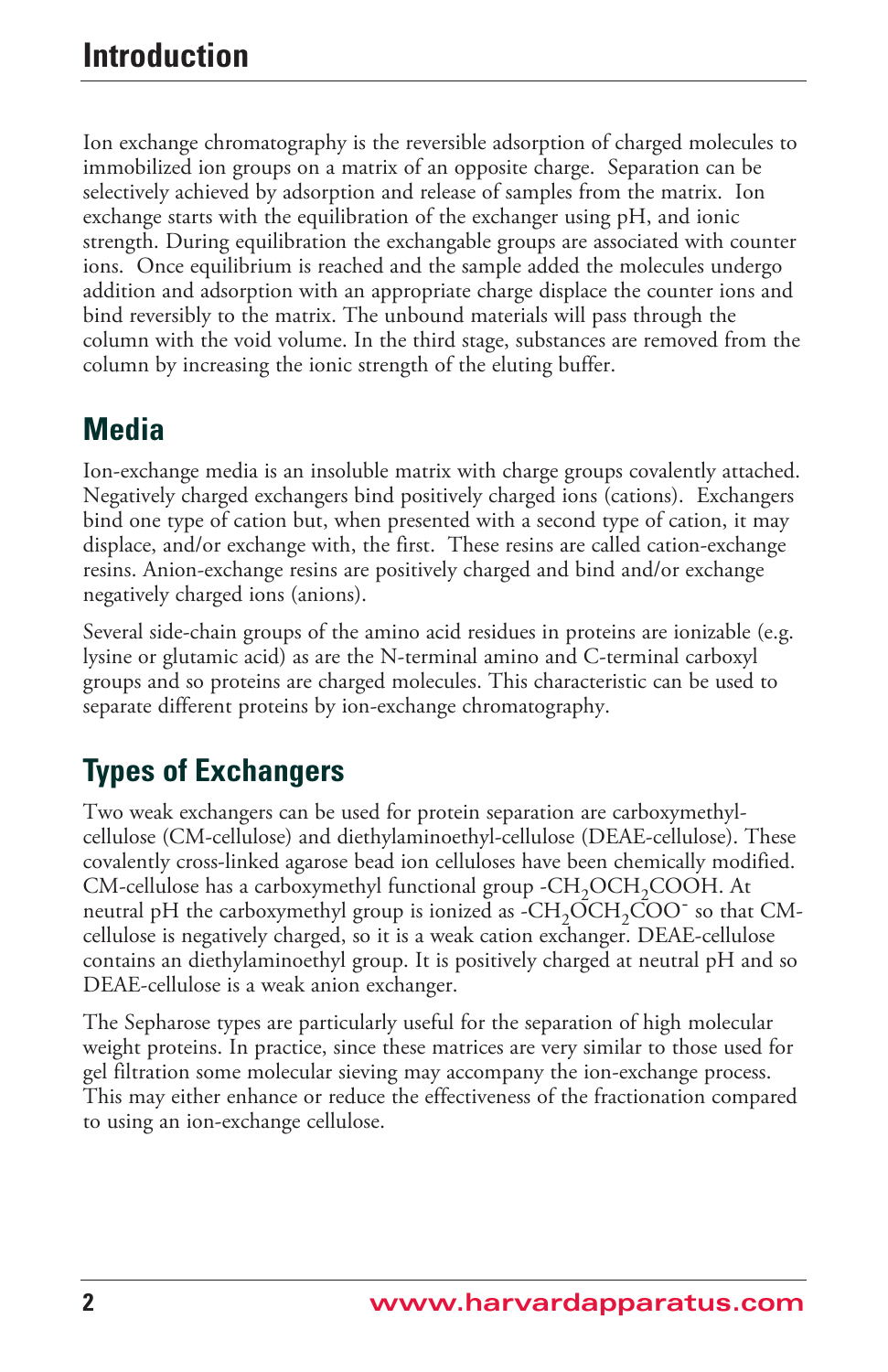## **Types of Exchangers (cont.)**

Two strong exchangers are Q-Sepharose Fast Flow and SP-Sepharose Fast Flow. The charged group of Q-Sepharose is a quarternary amine which carries a nontitratable positive charge. This matrix can be used at alkaline pH values at which the positive charge of the DEAE group would have been titrated. The charged group of S-Sepharose is the sulphonyl group  $(-SO_3^-)$ .

## **Method**

The fractionation of proteins by ion-exchange chromatography depends upon differences in the charge of different proteins. The charge of a protein depends upon the number and type of ionizable amino acid side chain groups. Lysine residues, have a positively charged side chain group when ionized, whereas glutamic acid residues are negatively charged when ionized. Each ionizable side chain group has a distinct pKa; that is, the pH at which it is half dissociated. Therefore the overall number of charges on a particular protein at a particular pH will depend on the number and type of ionizable amino acid side chain groups it contains. Since, by definition, different proteins have different amino acid compositions, they will tend to have different charges at a given pH and so can be fractionated on this basis.

Each protein has a isoelectric point (pI) where at a certain pH the overall number of negative charges equals the number of positive charges and so it has no net charge. The pI, is the proteins isoionic point. When a protein is at its pI the protein will not bind to the ion-exchange resin. Below this pH the protein will have a net positive charge and will bind to a cation exchanger, and above this pH it will have a net negative charge and bind to an anion exchanger.

In principle, either a cation exchanger or an anion exchanger to bind the protein of interest.

In practice proteins are stable and functionally active within a fairly narrow pH range so the choice of ion exchanger is often dictated by the pH stability of the desired protein. If the protein is stable at pH values below its pI, a cation exchanger should be used if it is stable at pH values above its pI, an anion exchanger would be chosen.

If a protein is stable over a wide pH range, then either type of media should be tried and the selection depends on the best fractionation.

Ion-exchange media, usually have the ions bound to the charged groups on the resin are called 'counter ions'. For CM-cellulose the counter ion is usually Na+ and for DEAE-cellulose the counter ion is normally Cl¯.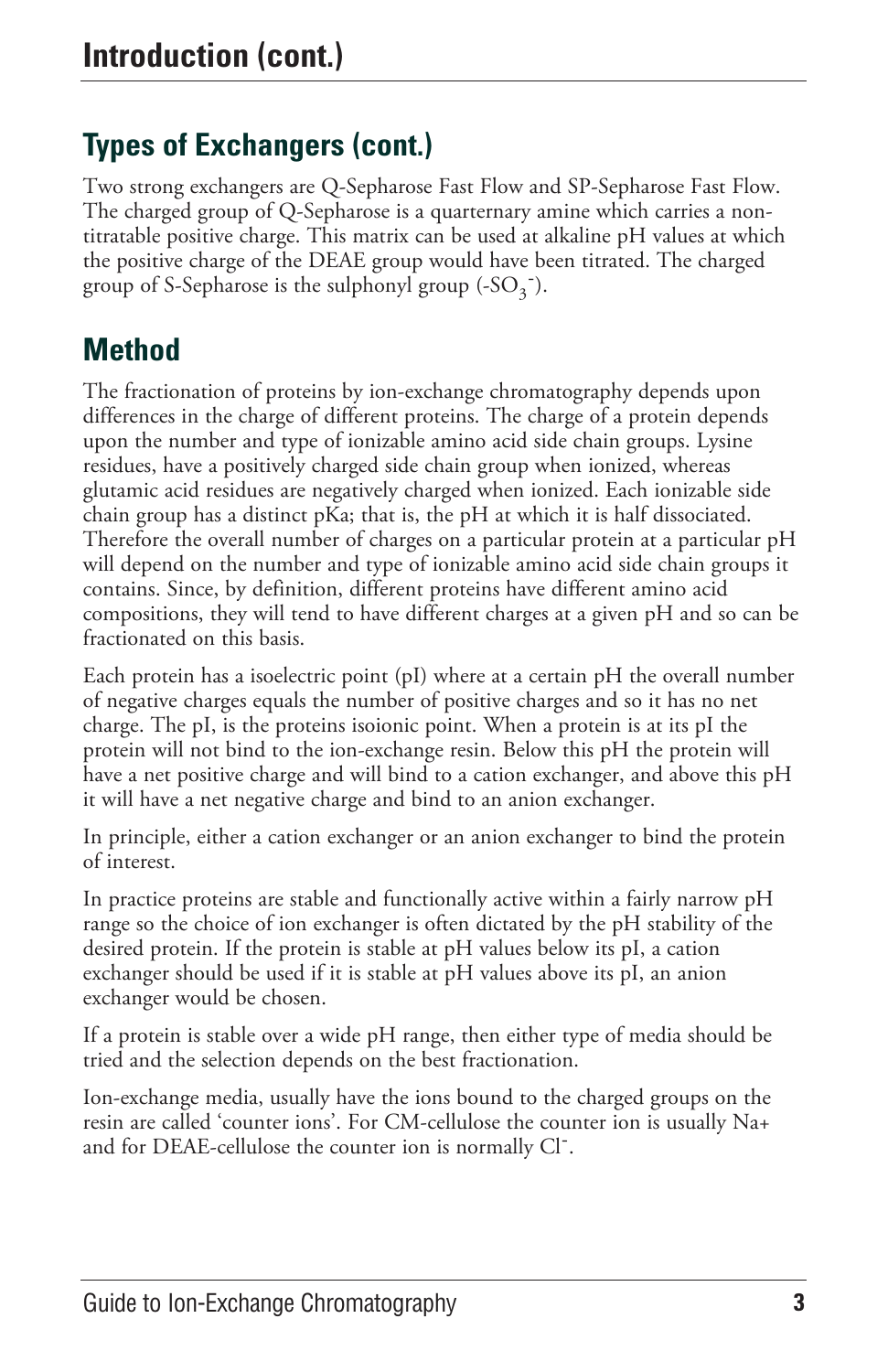## **Method (cont.)**

After choice of the appropriate resin, it is mixed with buffer to form a slurry which is poured into a suitable chromatography column. The pH of this starting buffer is crucial since it will determine the charge on the proteins to be separated. The starting buffer pH should be at least one pH unit above or below the pI of the protein to be bound to the resin to ensure adequate binding. However, bear in mind that CM-cellulose and DEAE-cellulose are examples of weak ion exchangers. A weak ion exchanger is one which is ionized over only a limited pH range. Thus DEAE-cellulose begins to lose its charge above pH 9 whilst CM-cellulose begins to lose its charge below about pH 5. The term 'weak' does not refer to the strength of binding of ions to the resin nor to the physical strength of the resin itself. With these points in mind then, the effective starting pH range when using DEAE-cellulose or CM-cellulose is only about pH 5 - 9. In addition to correct choice of the pH of the starting buffer, one should take care that its ionic strength is reasonably low since the affinity of proteins for ion-exchange resins decreases as ionic strength increases. Indeed this property is used in one method of eluting the bound proteins.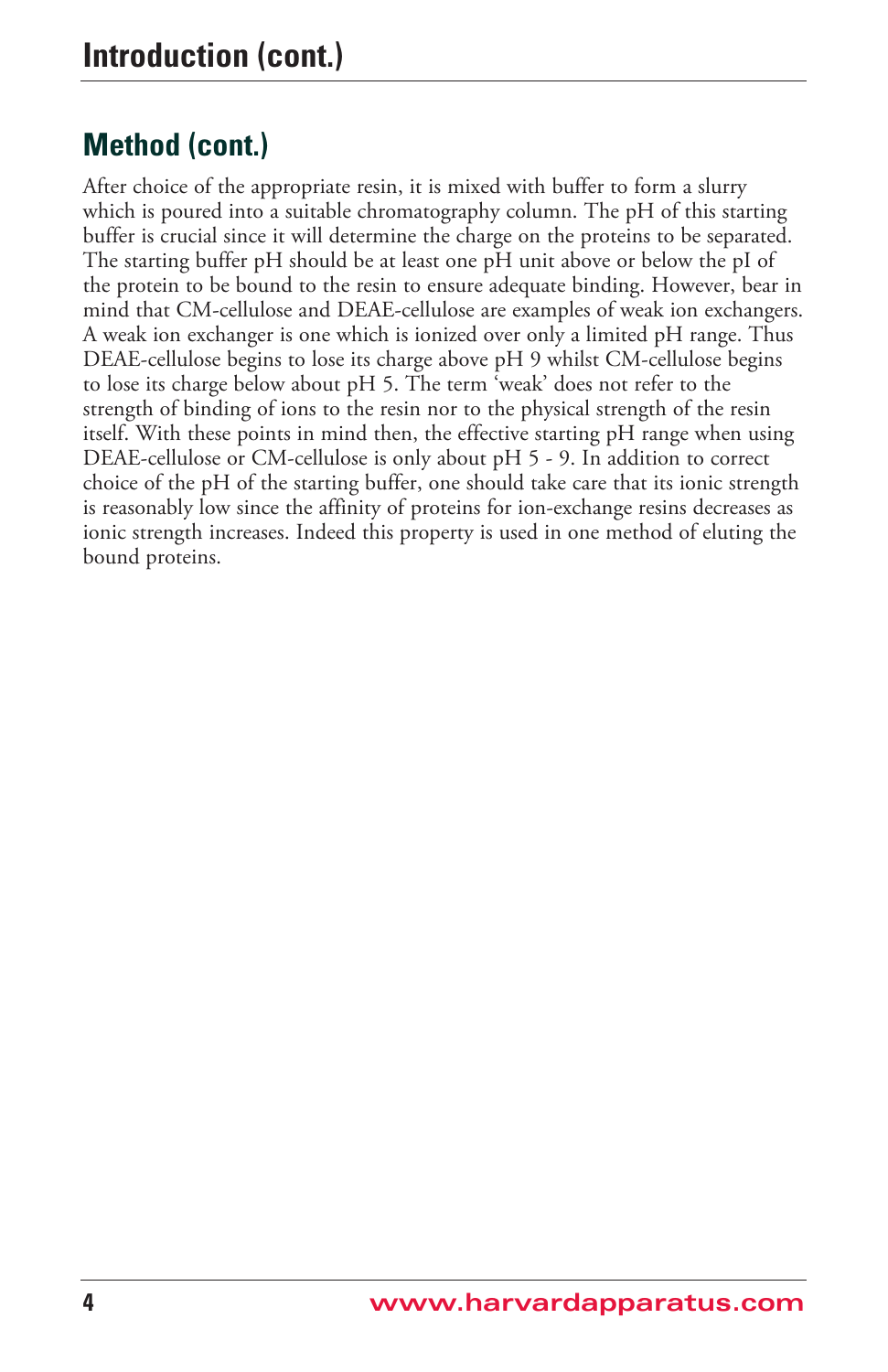The SpinColumns are supplied dry and need to be rehydrated, the bed of ionexchange resin with starting buffer allow 10-15 minutes for rehydration. After rehydration add a 2ml collection tube to the bottom of the SpinColumn and centrifuge for 1 minutes at 1000rpm. After centrifugation the protein mixture is applied. Proteins which are oppositely charged to the media at the starting pH will bind to it, so displacing the counter ions. Proteins with the same charge as the resin or with no net charge will not bind and flow straight through the column. The different proteins bound to the column, one of which will be the protein of interest, will have different affinities for the ion exchanger due to differences in their net charge. These affinities can be altered by varying the ionic strength of the column buffer or alternating the pH of the elution buffer.

#### **Example #1**

A mixture of proteins are bound to the anion exchanger. At low ionic strength, competition between the buffer ions and proteins for charged groups on the ion exchanger is minimal and so the proteins bind strongly. By increasing the ionic strength, you increases the competition between the proteins are bound and so reduces the interaction between the ion exchanger and proteins, causing the proteins to elute. One can elute the bound proteins by increasing ionic strength irrespective of whether an anion or cation exchanger was used.

This is usually accomplished by incorporating a linear concentration gradient of NaCl in the column buffer while keeping the pH constant.

#### **Example #2**

A mixture of proteins are bound to the anion exchanger, DEAE-cellulose. As the pH is lowered, -COO<sup>-</sup> groups on the protein begin to become protonated and so lose their charge.

As the overall negative charge of the protein decreases its affinity for the resin decreases.

Different proteins will elute from the resin at different pH values as their number of negative charges decreases to a critical value. Therefore one can resolve the proteins bound to the column by slowly reducing the pH using a buffer pH gradient and collecting fractions, each of which will contain different proteins eluted at different pH values. Conversely, when using a cation exchanger, the pH gradient would be arranged to increase to elute the bound proteins.

By using either a continuous salt (ionic strength) gradient or a continuous pH gradient will result in a high degree of protein fractionation based on protein charge.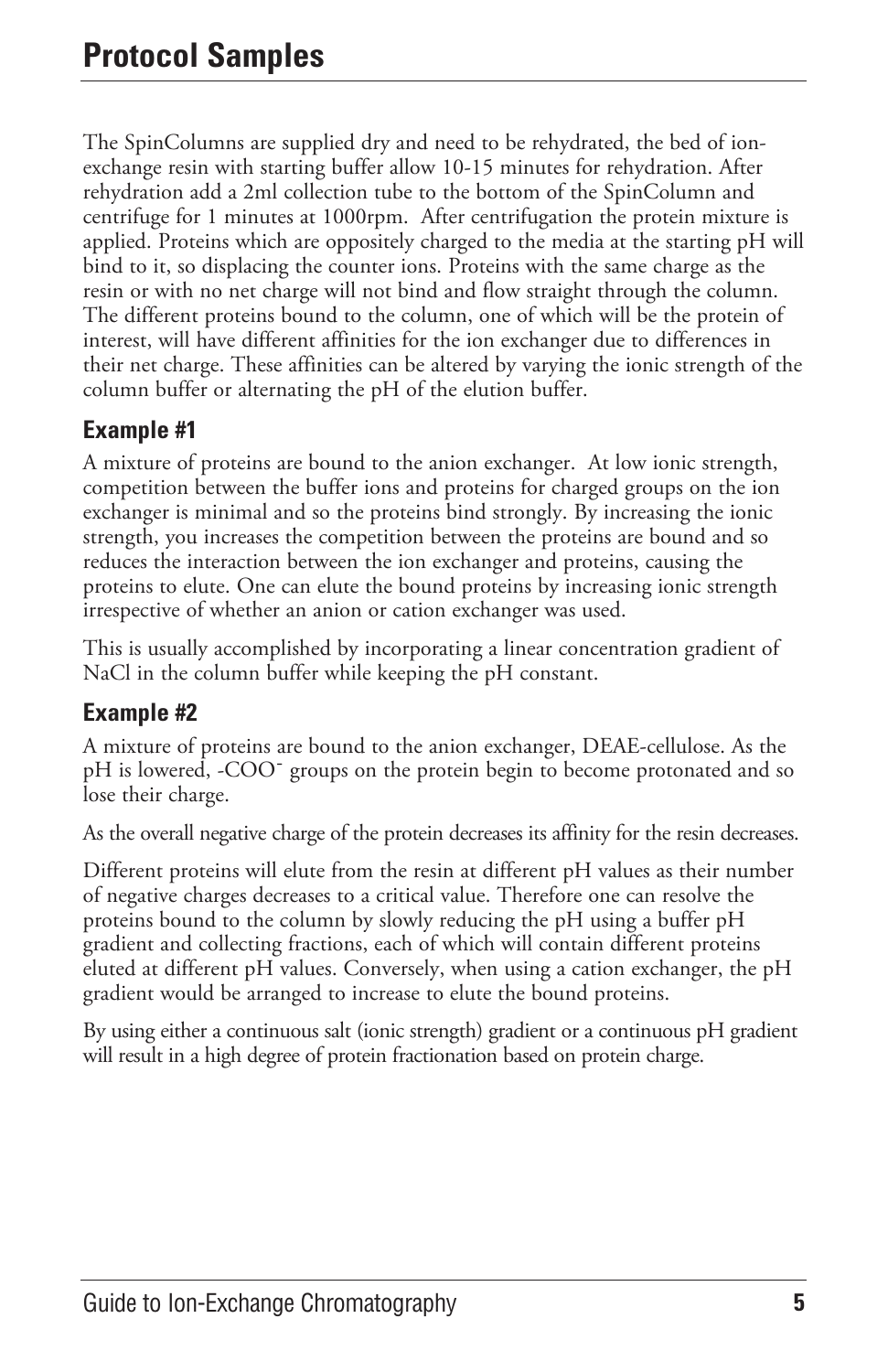#### **Protein Ionization**

Factors determining the pH value for elution:

- **1.** When a protein is in a solution with a pH value above its pI its net charge is negative and binding charge will be positive anion exchange.
- **2.** When a protein is in a solution with a pH value at its pI its net charge is zero and will not bind to the column.
- **3.** When a protein is in a solution with a pH value below its pI its net charge is positive and binding charge will be negative cation exchange.
- **4.** Small effects:
	- **a.** Van der Waals

**b.** Non-polar interactions.

#### **Samples and Sample Buffer**

- **1.** Samples should be in the conditions as the start buffer.
- **2.** The temperature of the sample, buffer, and column should be the same to reduce bubbles.
- **3.** When the sample is added to the column. The column should be washed 2 column volumes (CV) so that all non-binding proteins have passed through the column.
- **4.** Proteins are eluted by increasing the ionic strength of the elution buffer.
- **5.** Occasionally increasing the pH of the elution buffer can be used if it has no net effect on the protein.

Note: Buffer volumes used for a column are referred to as column volumes or CV (i.e.  $5CV = 5m/s$  for a 1 *ml column.*

#### **Resolution**

Resolution is the degree of separation between the peaks (maximum volume of eluted samples) from the column (selectivity of the medium). The ability of the column to produce symmetrical peaks and mass of the sample applied.

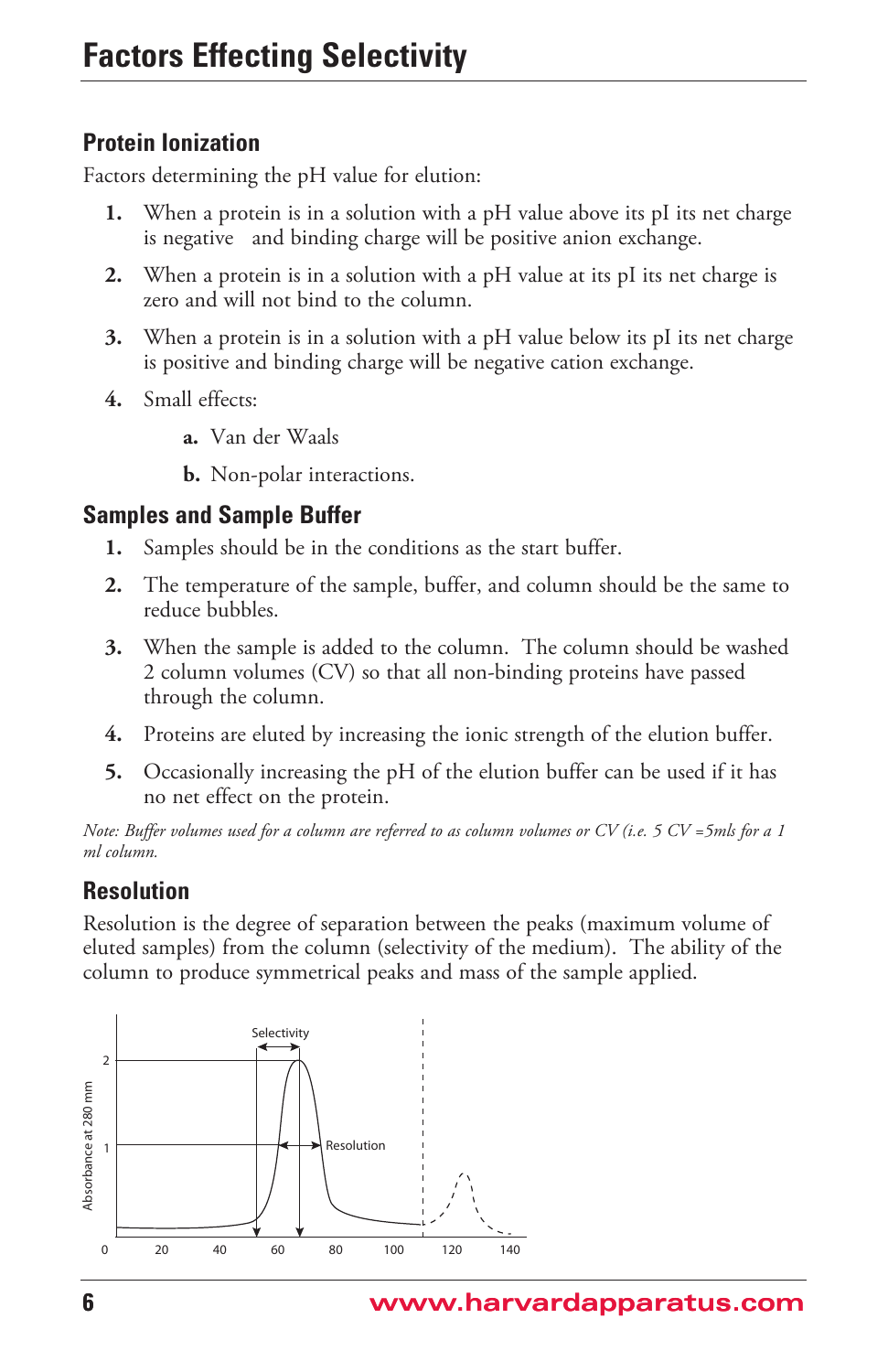#### **Selectivity**

Good selectivity is equal to the degree of separation between peaks. This is important in determining resolution and depends on:

- **1.** Nature of functional groups
- **2.** Number of functional groups
- **3.** Experimental conditions:
	- **a.** pH
	- **b.** Ionic strength
	- **c.** Elution conditions

#### **Selectivity of pH**

Optimum selectivity equals maximum separation between titration curves of individual proteins (i.e. net charge difference).

The order in which proteins are eluted can not always be predicted with absolute certainty since a titration curve reflects the total net charge of a protein. Ion exchange depends on the net charge of the surface of the protein.

#### **Selectivity and Elution**

- **1. Linear Gradient or Step Elution Specific:** Proteins are eluted by increasing the ionic strength of a buffer. The UV and conductivity will show the elution peak and changes in salt concentration.
- **2. Gradient Elution:** When starting with an unknown sample and for high resolution separation analysis.
- **3. Step Elution:** When the ion exchange separation has been optimized using gradient elution. This speeds up the separation time.
- **4. Group Elution:** Group elution is also a Step elution. Step elution can be used to remove contaminates by choosing conditions that maximize binding of the contaminates and allow target proteins to pass through the column.

#### **Particle size**

As particle size increases the resolution decreases. Selection of particle size depends on Purification requirements:

- **1.** Speed
- **2.** Resolution
- **3.** Purity
- **4.** Viscosity

*Note: High viscosity reduces resolution and increases time. A simple solution is dilution.*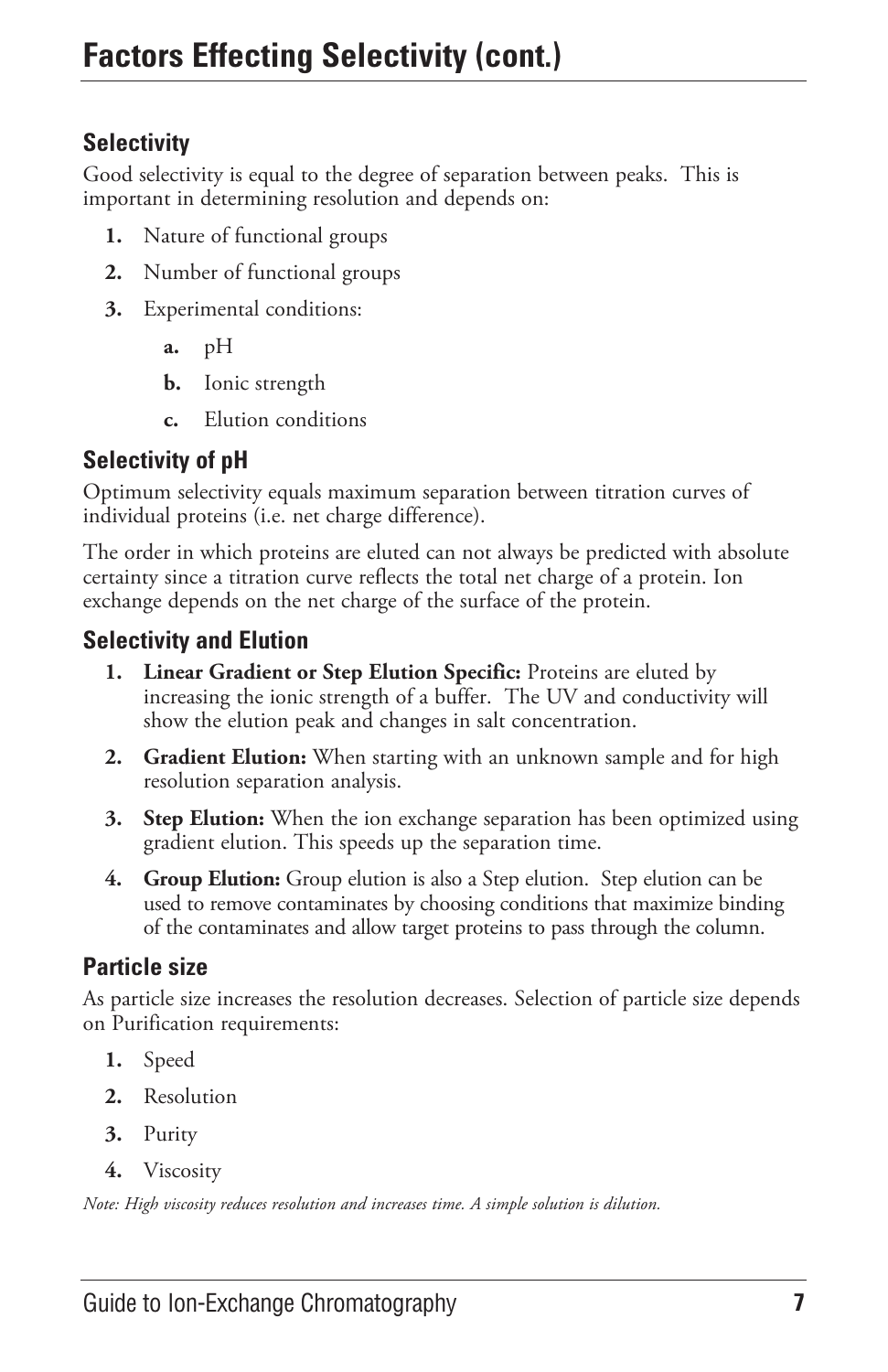#### **Matrix**

#### **1. High porosity**

- **a.** Large surface area covered by charged groups
- **b.** Advantage with large molecules
- **c.** Non-porus are preferable for high resolution separation when diffusion effect must be avoided.

#### **2. Inert matrix**

**a.** Immunizes non-specific binding

#### **3. High physical stability**

- **a.** Insures stable constant packing
	- **i.** No charge do to extreme changes in ionic strength
	- **ii.** No change do to pH
- **4. High physical stability and uniformity of particle size**
	- **a.** High flow rate
	- **b.** Improved throughput

#### **5. High chemical stability**

**a.** Cleaning using stringent solutions.

#### **6. Ion Exchange polymer on agarose based matrices**

- **a.** High binding capacity
- **b.** Physical and chemical stability
- **c.** Large selection of particle sizes

| <b>Functional Groups</b>         |                         |                                    |             |                                  |
|----------------------------------|-------------------------|------------------------------------|-------------|----------------------------------|
| Type of IX<br><b>Exchange</b>    | <b>Functional Group</b> | <b>Common Name</b>                 | pH<br>Range | <b>Ionic Capacity</b>            |
| <b>Weak Cation</b><br>Exchange   | Carboxymethyl           | <b>CM Cellulose</b><br>Sepharose   | $5-9$       | $.09 - .13$ mmol<br>$(Cl-)$ /ml  |
| <b>Strong Cation</b><br>Exchange | Sulfopropyl             | <b>SP Fast Flow</b><br>Sepharose   | $6 - 10$    | $.18 - .25$ mmoll<br>$(Cl-)$ /ml |
| <b>Weak Anion</b><br>Exchange    | Diethylaminoethyl       | <b>DEAE Cellulose</b><br>sepharose | $5-9$       | $.11 - .16$ mmoll<br>$(Cl-)$ /ml |
| <b>Strong Anion</b><br>Exchange  | Quaternary<br>Ammonium  | Q sepharose                        | $2 - 9$     | .18 - .25mmol<br>$(Cl-)$ /ml     |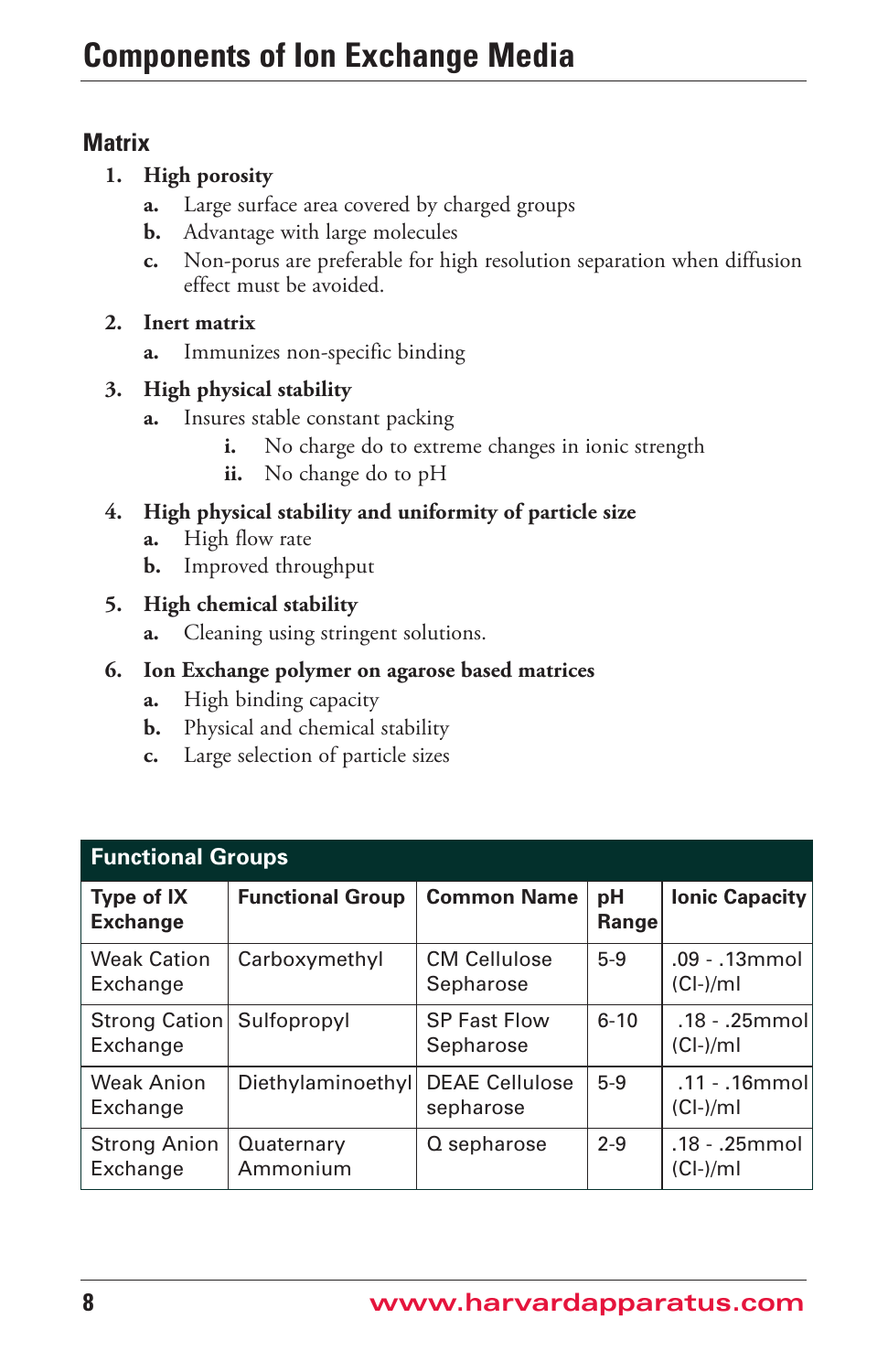Weak and strong ion exchanger refers to the extent that the ionization state of the functional groups varies with pH.

Strong ion exchange shows no variation in ion exchange capacity with changes in pH. These exchanges show no variation with pH changes so have no buffering capacity and remain fully charged over a broad pH range.

#### **Advantages of Working with Strong Ion Exchange Media**

- **1.** Development and optimization separation are fast since charge characteristics do not change or are less variable than weak ion exchange media.
- **2.** The sample interaction is simple so there are no intermediate forms of charge interactions.
- **3.** Sample loading (binding) capacity is maintained at high or low pH.

Note: Most proteins have an isoelectric point (pI) of 5.5 to 7.5 and can be separated on either strong or weak *ion exchange media.*

#### **Weak Ion Exchange i.e. DEAE, ANX, CM**

The advantage of weak ion exchange is that they offer a different selectivity then strong ion exchange media.

The disadvantage of weak ion exchange media is that they can take up or lose protons with changes in pH. So there ion exchange capacity varies with pH.

- **1. Binding capacity and recovery:** The capacity of an ion exchange medium is its ability to take up counter ions (protein or other charged materials).
- **2.** Total ionic capacity equals the number of charged functional groups per ml of medium. The end line is the actual amount of protein which can bind to an ion exchange medium under defined conditions; this is the available capacity for a specific protein.

If defined condition include flow rate the amount bound is referred to as the "Dynamic capacity" of the medium.

- **3.** The available and dynamic capacity depends on the properties of the protein, the ion exchange medium and experimental conditions.
	- **a.** Capacity of ion exchange medium is dependent on molecular size of the protein, the charge /pH relationship (net charge and density of charge at the surface) at a chose pH.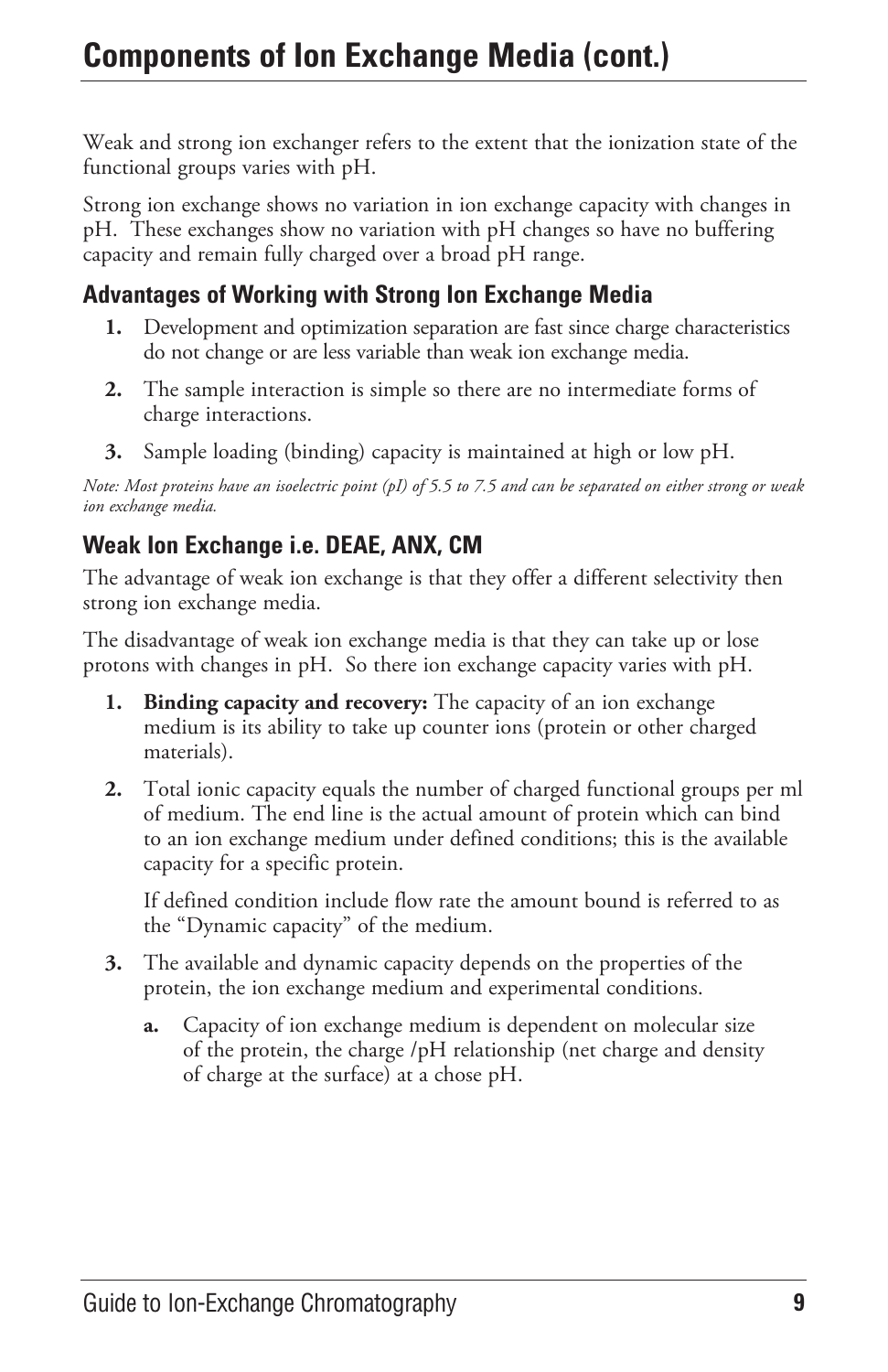### **Experimental Conditions of Ion Exchange Chromatography**

#### **Final resolution**

- **1.** Particle size
- **2.** Porosity
- **3.** Column packing

#### **Separation influence**

- **1.** Net surface charge of a protein at a pH
- **2.** The pH of the buffer
- **3.** Ionic strength of the buffer
- **4.** Elution conditions.

#### **Capture**

- **1.** Intermediate purification
- **2.** Final purification

#### **Sample preparation**

- **1.** The buffer of the sample should be the same as the starting buffer.
- **2.** For small sample volume diluting the sample in the start buffer in order to lower ionic strength and adjust pH
- **3.** If the pI of the protein is known the pH of the starting buffer should be 0.5 to 1 ph unit away from the pI.

| Description                         | Ultra-Micro1 | <b>Micro</b> | Macro          |
|-------------------------------------|--------------|--------------|----------------|
| Bed volume                          | 37.96 µl     | $66.42$ µ    | 191.45 µl      |
| Sample volume                       | $10-25$ µ    | $25 - 75$ µ  | 75-150 µl      |
| Sample concentration $ 3-30 \mu g $ |              | $5-60 \mu$ g | $30-300 \mu q$ |

## **Method Optimization**

- **1.** The pH should .05-1.0 pH units from the proteins pI
- **2.** Use weak or strong ion exchange media very them
- **3.** Use gradient that give pH
- **4.** Flow rate that maintains resolution and minimizes separation time.
- **5.** Maximum sample lead that can be applied while maintaining satisfactory resolution.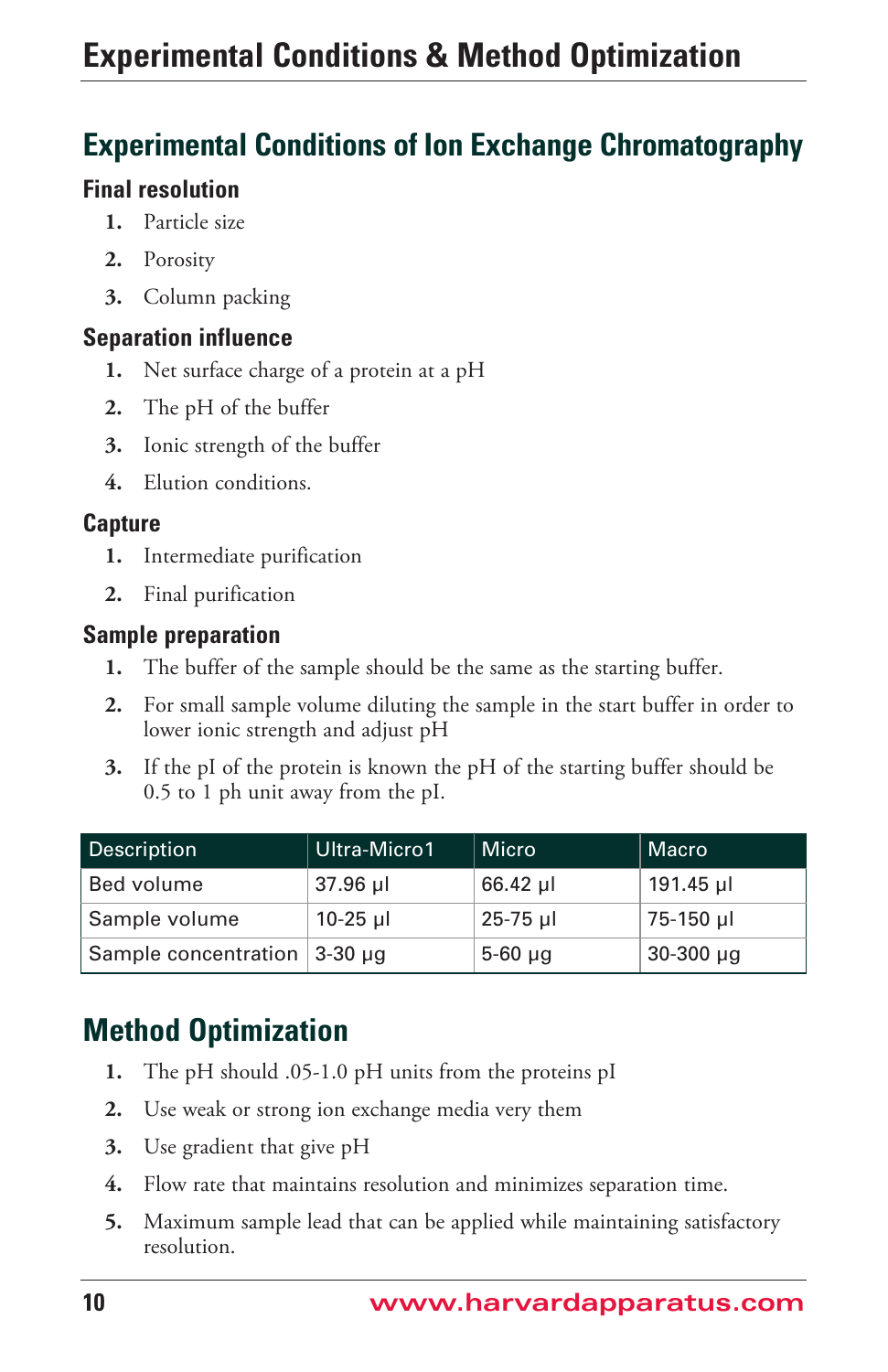## **Method Optimization (cont.)**

#### **pH and Ionic Strength**

The pH should be as close to the point of release as possible.

Note: If the pH is to low or high elution becomes more difficult and high salt concentrations are needed.

*Note: Avoid extreme changes in pH or other conditions that may cause inactivation or precipitation.*

Proteins will begin to dissociate from the ion exchange column media at

.˜0.5 pH units from there pI, at an ionic strength of ˜0.1M.

The pH of the starting buffer should be at least 0.5-1 pH units below the pI of the protein when using a cation exchanger CSP, CM.

*Note: If the sample components are most stable below pI use cation exchange media.*

*If the sample components are most stable above pI use anion exchange media.*

If stability is high over a wide pH range on both sides of the pI use either the cation or anion exchange media.

#### **Weak Exchangers**

- **1.** The sample loading (binding) capacity can very with increasing pH due to loss of charge from the exchange.
- **2.** Resolution is more readily affected by changes in flow rate or sample load due to the intermediate forms of charge interaction which occur.
- **3.** Predicted results may not correlate with the actual results since the number of charged groups on weak ion exchangers can vary with pH.
- **4.** Larger equilibration times may be required in order to titrate the weak ion exchange functional groups.
	- Media pH ranges DEAE pH2-9  $ANX$  pH 2-9 CM pH 6-10

#### **Buffer Ions**

- **1.** Use a buffer concentration that is sufficient to maintain buffering capacity and constant pH typically 20-50mM
- **2.** Use volatile buffer is the sample is lyophilized
- **3.** Filter the buffer through a 1µm filter for particle size above 90µm, 0.45µm filter for 34µm particle and 0.22µm for particles below 15µm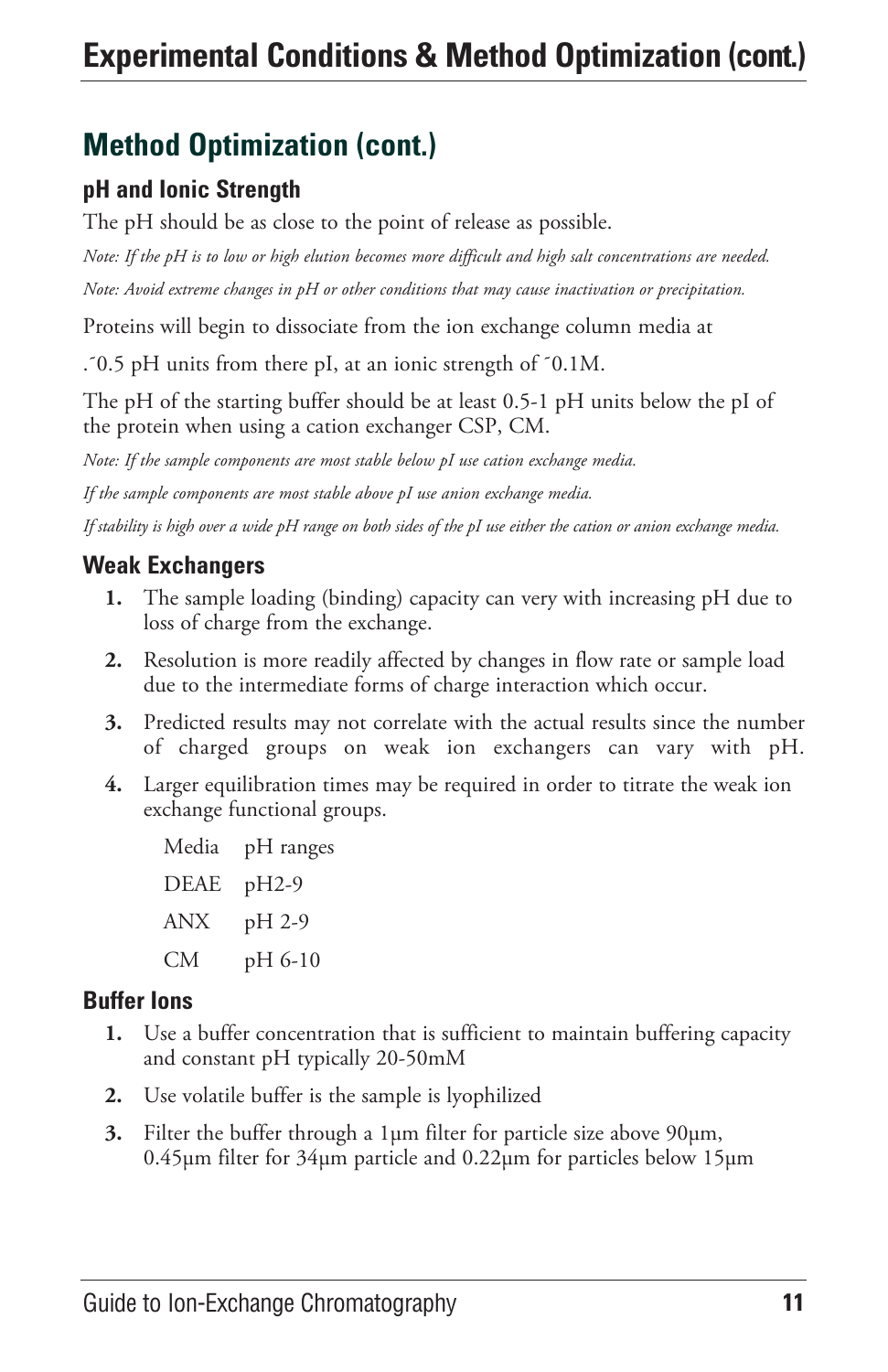Himmelhoch, SR (1971) Chromatography of proteins on ion-exchange adsorbents. Meth. Enzymol. 22:273-286.

Peterson, EA, Sober, HA (1956) Chromatography of proteins. 1. Cellulose ion-exchange adsorbents. J. Am. Chem. Soc. 78:751-758.

Scopes, RK (1982) Ion exchangers-principles, properties and uses. In "Protein Purification: Principles and Practice", pp75-101. Springer-Verlag, New York.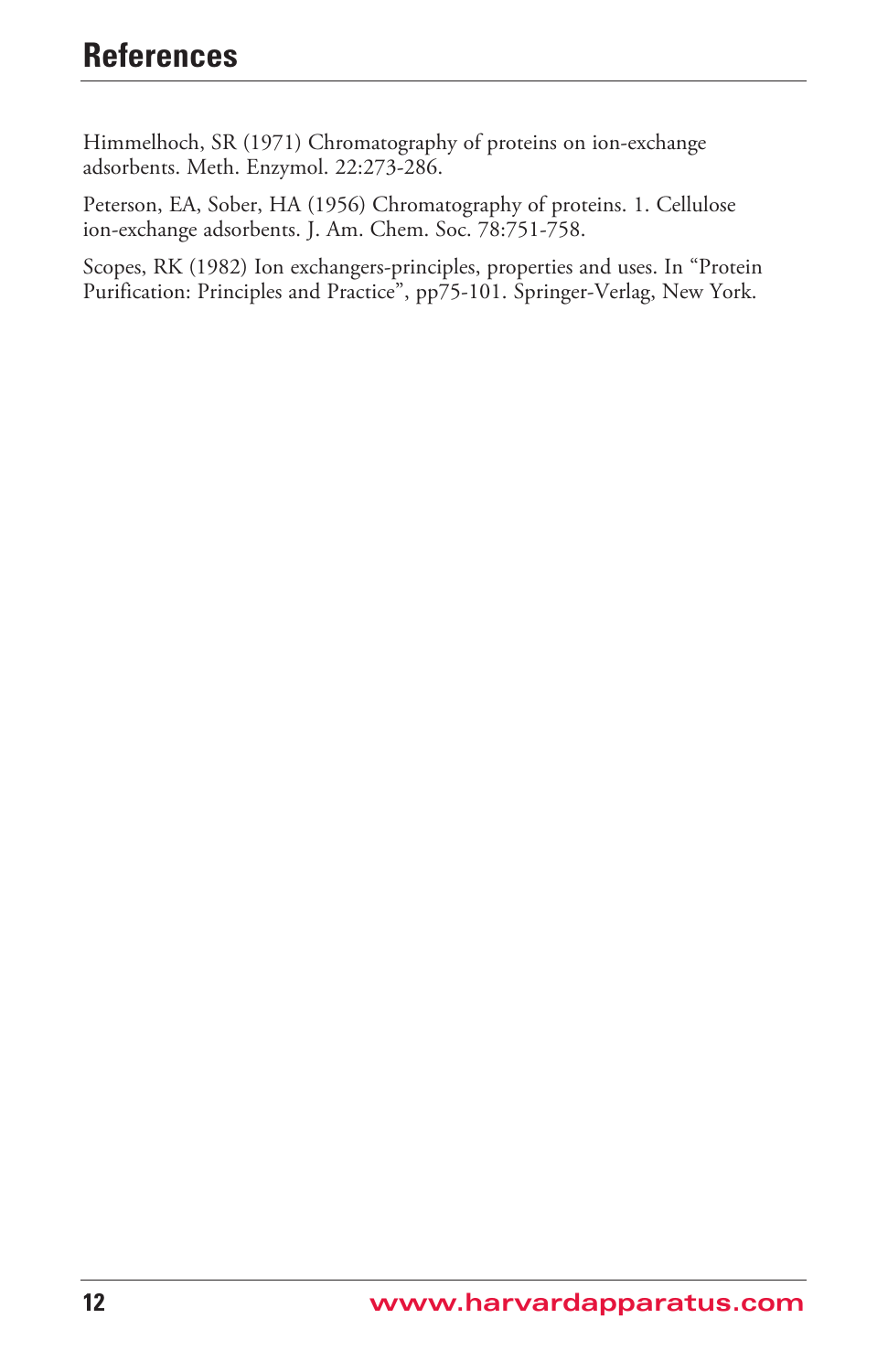| <b>Media Type</b>                                                      |         | <b>Ultra-Micro</b><br><b>SpinColumns</b> | <b>Micro Spincolumns</b> |         | <b>Macro SpinColumns</b> |         |
|------------------------------------------------------------------------|---------|------------------------------------------|--------------------------|---------|--------------------------|---------|
| <b>Quantity</b>                                                        | 24 Pack | 96 Pack                                  | 24 Pack                  | 96 Pack | 24 Pack                  | 96 Pack |
| <b>Strong Anion</b><br><b>Exchanger</b>                                | 74-7233 | 74-7213                                  | 74-4704                  | 74-4700 | 74-4204                  | 74-4200 |
| <b>Strong Cation</b><br><b>Exchanger</b>                               | 74-7235 | 74-7215                                  | 74-4706                  | 74-4702 | 74-4206                  | 74-4202 |
| <b>Weak Anion</b><br><b>Exchanger</b>                                  | 74-7234 | 74-7214                                  | 74-4705                  | 74-4701 | 74-4205                  | 74-4201 |
| <b>Weak Cation</b><br><b>Exchanger</b>                                 | 74-7236 | 74-7216                                  | 74-4707                  | 74-4703 | 74-4207                  | 74-4203 |
| <b>Strong Cation</b><br><b>Exchanger SA</b><br><b>PolySulfoethyl A</b> | 74-4426 | 74-4425                                  | 74-4413                  | 74-4112 | 74-4153                  | 74-4152 |
| <b>Weak Anion</b><br><b>Exchanger PEI</b><br><b>PolyWax PL</b>         | 74-4424 | 74-4423                                  | 74-4411                  | 74-4410 | 74-4151                  | 74-4150 |
| <b>Weak Cation</b><br><b>Exchanger AA</b><br><b>Poly Cat A</b>         | 74-4428 | 74-4427                                  | 74-4415                  | 74-4414 | 74-4155                  | 74-4154 |

| <b>Media Type</b>                                            | <b>Micro SpinColumns 96-Well</b> | <b>Macro SpinColumns 96-Well</b> |
|--------------------------------------------------------------|----------------------------------|----------------------------------|
| <b>Strong Anion Exchanger</b>                                | 74-5624                          | 74-5664                          |
| <b>Strong Cation Exchanger</b>                               | 74-5625                          | 74-5665                          |
| <b>Weak Anion Exchanger</b>                                  | 74-5626                          | 74-5666                          |
| <b>Weak Cation Exchanger</b>                                 | 74-5627                          | 74-5667                          |
| <b>Strong Cation Exchanger</b><br><b>SA PolySulfoethyl A</b> | 74-5632                          | 74-5672                          |
| <b>Weak Anion Exchanger</b><br><b>PEI PolyWax PL</b>         | 74-5633                          | 74-5673                          |
| <b>Weak Cation Exchanger</b><br><b>AA Poly Cat A</b>         | 74-5634                          | 74-5674                          |